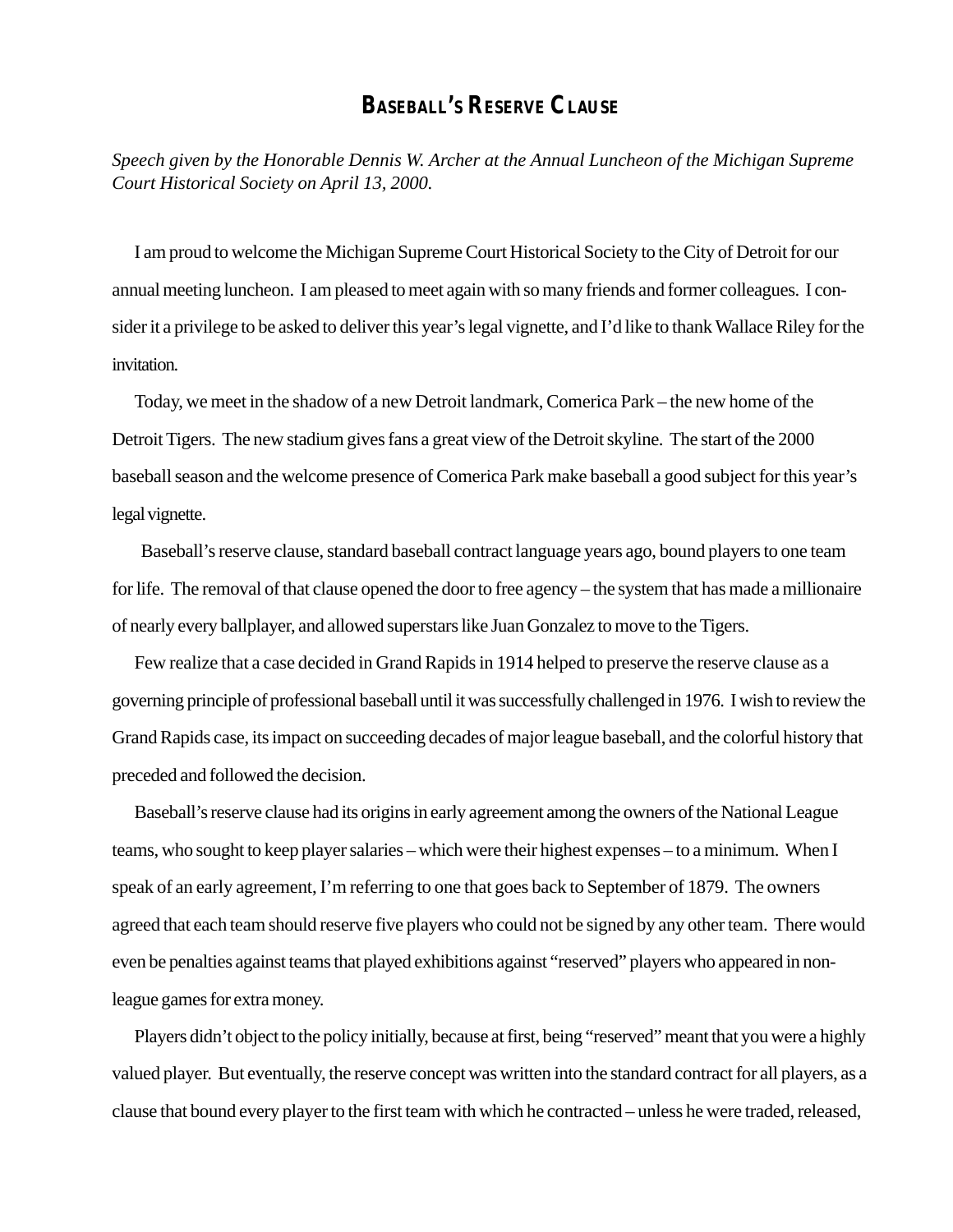or his contract were sold to another team.

As early as 1887, John Montgomery Ward, president of the Brotherhood of Professional Baseball Players, described the reserve clause this way: "Like a fugitive slave law, the reserve rule denies him a harbor or a livelihood, and carries him back, bound and shackled, to the club from which he attempted to escape."

The imagery used evokes Curt Flood's descriptions of the reserve clause – when he took his challenge of the clause to the U.S. Supreme Court in 1972. Curt Flood said, "I think it alienates my right as a human being."

The Grand Rapids case that put the reserve clause on trial came before the Western Michigan Federal District Court in June 1914. The case was *Weeghman v. Killefer*.

Plaintiff Charles Weeghman and his unnamed partner or partners were suing defendants William L. Killefer and the owners of the Philadelphia Phillies baseball team.

Charles Weeghman was the owner of the Chicago Whales baseball team, which belonged to the recently formed Federal League. Weeghman also owned a chain of cafeterias, and he was a confident, self-made millionaire. Bill Killefer was a major league catcher, and Weeghman had offered him a three-year contract to leave the Phillies and sign with the Whales. Killefer *did* sign with the Whales, but soon afterward he changed his mind and accepted a new contract with the Phillies.

Weeghman filed his lawsuit to enforce the contract between Killefer and the Chicago Whales, although he was well aware of the reserve clause in Killefer's original Philadelphia contract that gave the Phillies a legal claim on his services indefinitely. Weeghman's lawsuit was an important test of the validity of the reserve clause. But its main purpose was to strike a blow at the Phillies and the dominance of the National and American Leagues, which had cooperated with one another and played an annual World Series championship since 1903.

Weeghman and other wealthy businessmen felt there was a room for a third major league, so they started the Federal League in 1913 in six cities. Teams operated in Chicago; St. Louis; Kansas City; Brooklyn; Indianapolis and Pittsburgh. Apparently they didn't do much marketing research before they chose the team nicknames: most just added "Fed" to the name of the city. So in Chicago, the Whales were also known as the Chi-Feds; there were the St. Lou-Feds, the Buffalo-Feds, and so on. In Brooklyn, the team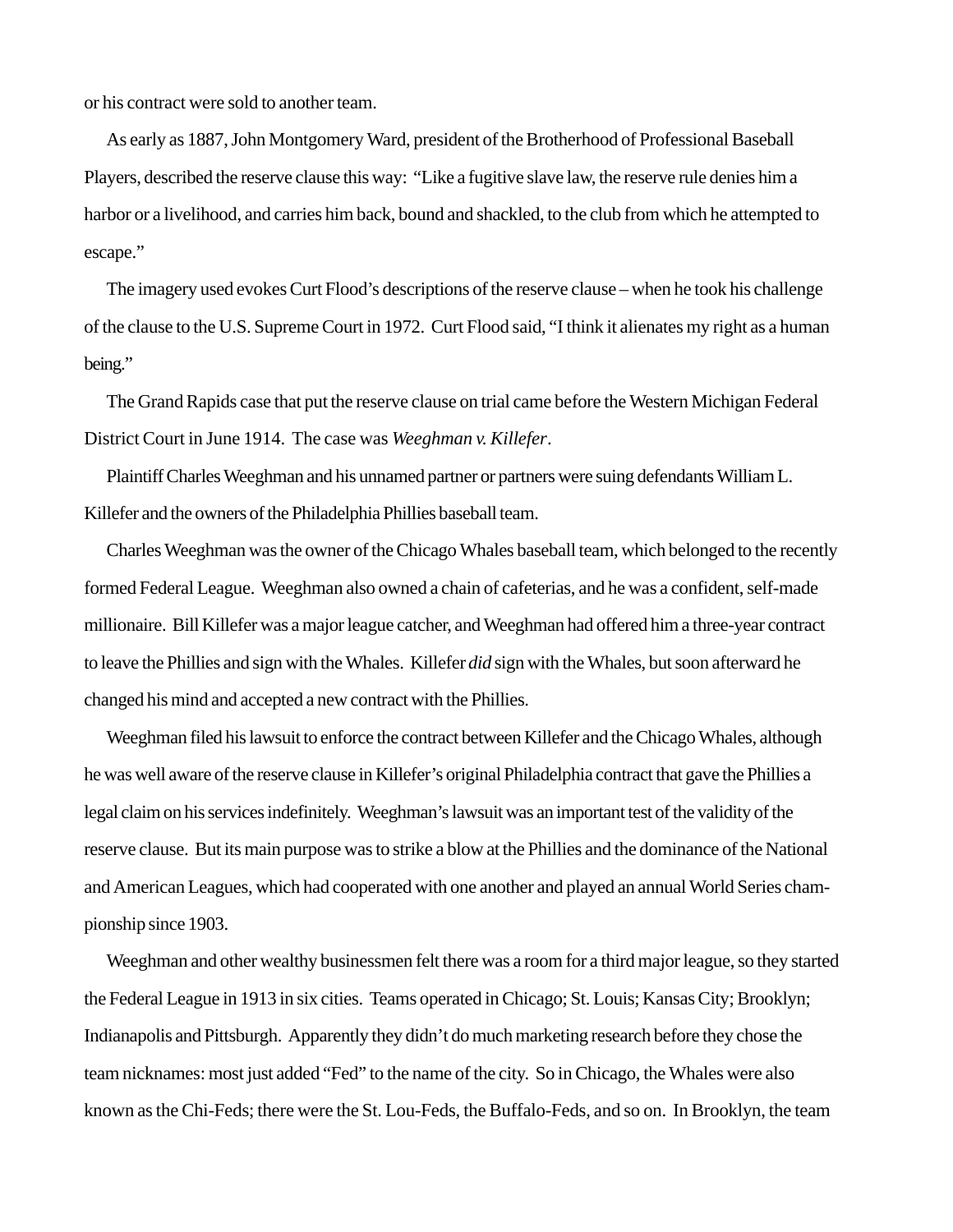was called the Tip Tops, because the team owner also owned Tip Top Bread – apparently a major brand in New York City.

The Federal League was not much more than another minor league in 1913. But the league had an aggressive strategy for 1914. New Federal League teams were added in Baltimore and Buffalo for the 1914 season, and eight new Federal League ballparks were completed during the first three months of the year.

As a matter of fact, the ballpark Charles Weeghman built for the Chicago Whales – or Chi-Feds – eventually became Wrigley Field. So we can see that the value of a new ballpark has always been evident to team owners and the cities where they live.

Most importantly, the Federal League wanted top-notch players for the 1914 season. They intended to raid the National and American Leagues for the best talent, and thereby become a popular alternative league with baseball fans. The old USFL, the ABA, and the American Football League had a lot of success with this kind of focus on premier talent.

Therefore, Charles Weeghman's battle with the Phillies over Bill Killefer was one of many contract struggles Federal League teams engaged in before, during and immediately after the 1914 season. The Chicago Whales signed Hall of Fame pitcher Walter Johnson, but lost him back to the Washington Senators.

After winning the American League championship in 1914, Philadelphia As manager Connie Mack saw two of his top pitchers – Chief Bender and Eddie Plank – move to the Federal League in 1915. The contract battles ended up raising salaries for American and National League players. For instance, the Detroit Tigers' Ty Cobb had produced controversy by demanding \$10,000 in 1910; he held out for \$15,000 in 1913, in a bitter struggle with management. By 1915, however, he signed with the Tigers for an unheard-of \$20,000 a year.

As for Bill Killefer – he was a catcher with average statistics as a batter. He hit .238 lifetime, knocked in 240 runs, and hit 4 home runs during his 13-year career with the Philadelphia Phillies and the Chicago Cubs. But he worked often with Hall of Fame pitcher Grover Cleveland Alexander, and one observer said he was a catcher of "unique, exceptional, and extraordinary skill." They called Killefer "Reindeer Bill," – maybe because he was from Paw Paw, Michigan, on the Western side of the state – an area associated with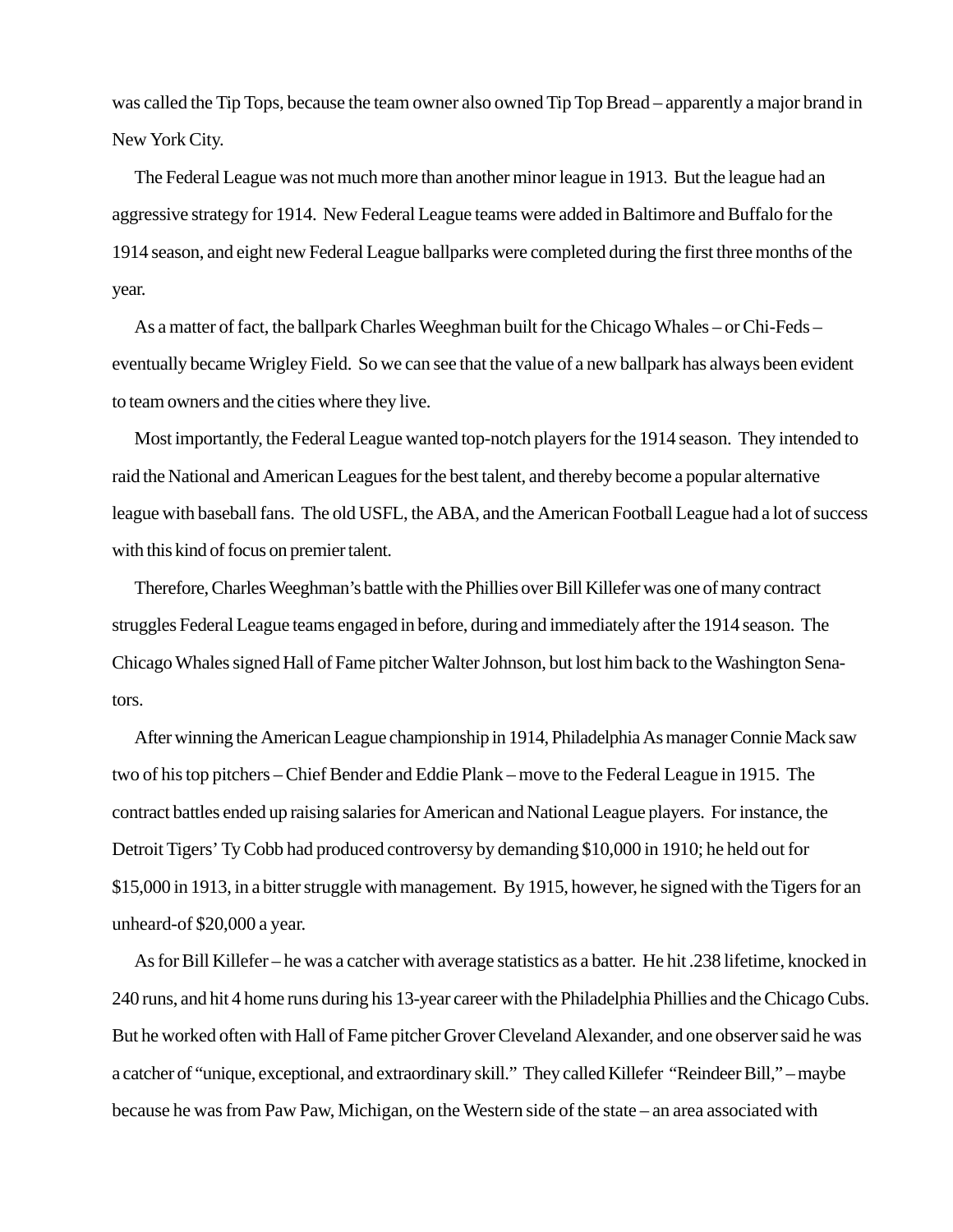wilderness and wildlife by East Coast residents.

Killefer made \$3,000 with the Phillies in 1913. After the season, the Phillies promised him a raise, but by early winter, no agreement had been reached. The Chicago Whales offered Killefer \$5,833 and 33 cents for the next three seasons. He signed the contract, but the Phillies countered with their own three-year deal for \$6,500 a year. Twelve days after agreeing to the Whales' terms, Killefer became a Philly again.

Fighting for players like Bill Killefer in court was encouraged by the Federal League's chief attorney, Edward E. Gates. Gates was willing to try anything to bring down what he considered to be an illegal trust between the American and National Leagues. The lawsuit against Killefer and the Phillies sought an injunction to prevent Killefer from playing the 1914 season with Philadelphia.

But U.S. District Judge Sessions ruled in favor of the defendants. Using Judge Sessions' own language, Clyde J. Robinson – as Deputy City Attorney of Battle Creek in 1996 – offered the following analysis of the decision in a letter to the Michigan Bar Journal:

"The case presented two questions to the Court: Was the reserve clause valid and enforceable? And were the plaintiffs barred by their own conduct from obtaining equitable relief?'

"As to the former question, the Court, relying upon precedent from other Fede4ral Courts construing the language, held the reserve clause to be an unenforceable executory contract, indicating it was 'nothing more than a contract to enter into a contract in the future – if the parties can then agree to contract.'

"The Court noted that while a contract existed – if broken by either party, the courts were helpless to either enforce its performance or to award damages for its breach – because it lacked the 'necessary qualities of definiteness, certainty and mutuality.'

"The second issue was resolved against Weeghman. The Court stated that the plaintiffs knew the defendant was under a 'moral, if not the legal obligation to furnish his services to the Philadelphia Club' for the 1914 season when they 'induced him to repudiate his obligation to his employer,' thereby doing a willful wrong to the Philadelphia baseball club. Being without 'clean hands,' the plaintiffs were denied equitable relief. On appeal, the District Court was affirmed."

So we see that a Michigan case that left the status quo intact, and helped to preserve the reserve clause in baseball for another 62 years, was not a ringing endorsement of the reserve clause at all. In the aftermath of the 1914 Grand Rapids reserve clause ruling, Charles Weeghman and Federal League President James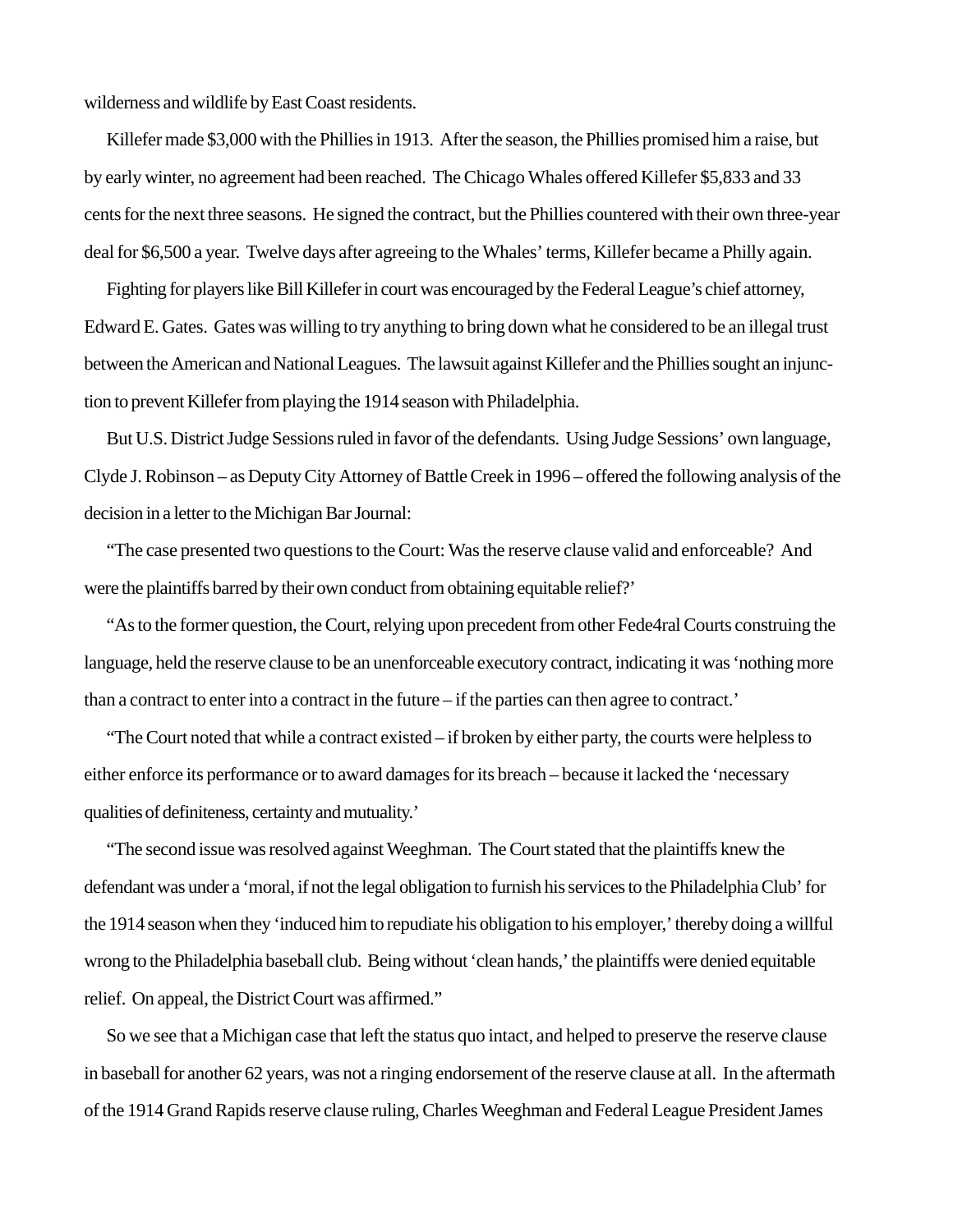Gilmore in 1915 asked for a nine-count, federal antitrust injunction against major league baseball for allegedly denying the Federal League access to the player market. Many believed that federal Judge Kenesaw Mountain Landis, who had fined Standard Oil \$29 million for violations of antitrust law, would rule in favor of the Federal League. But he was of the opinion that baseball would be better served by a settlement between the two sides.

That's what happened in December 1915, when the Federal League agreed to shut down, but won generous concessions for its owners. Charles Weeghman gained control of the Chicago Cubs and another Federal League owner won control of the St. Louis Browns, the franchise that became the Baltimore Orioles.

Judge Landis later became the first commissioner of major league baseball.

A subsequent court ruling that really solidified owner-dominated economics in the big leagues came in 1922, when U.S. Supreme Court Justice Oliver Wendell Holmes ruled that baseball was not subject to antitrust laws, because it did not involve interstate commerce.

Fifty years later, when Curt Flood's challenge of the reserve clause reached the U.S. Supreme Court, the Court – by a 5 to 3 majority – essentially upheld Justice Holmes' ruling that baseball was exempt from antitrust law.

But Flood's challenge struck a nerve that ultimately produced dramatic change. After a highly successful, 12-year career with the St. Louis Cardinals, he had refused to report to the Philadelphia Phillies after being traded following the 1969 season. Flood's antitrust lawsuit against major league baseball was supported by the Major League Players' Association. During the litigation, the owners argued that the reserve clause question should be part of collective bargaining, not an issue for the courts.

Consequently, Andy Messersmith of the Los Angeles Dodgers and Dave McNally of the Montreal Expos put the reserve clause on the collective bargaining table in 1975.

The two players played the '75 season without contracts, then declared themselves free agents. Since the owners had already declared that the reserve clause was an issue for collective bargaining, Messersmith and McNally filed labor grievances over the reserve clause that arbitrators had to decide, when all was said and done.

The arbitrators ruled that the two players could become free agents. The Basic Agreement between the